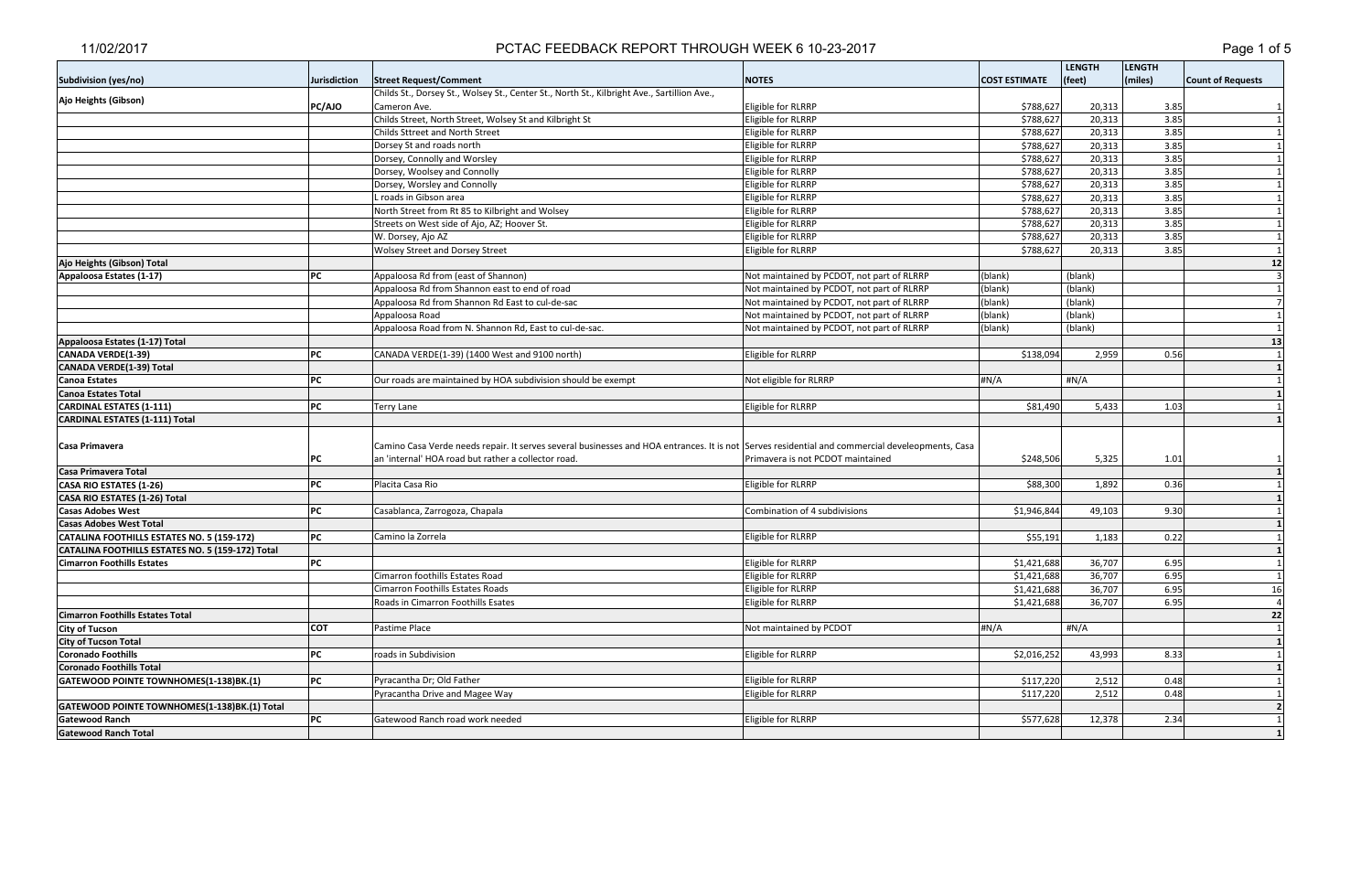|                                                 |                     |                                                                                     |                                                      |                      | <b>LENGTH</b> | <b>LENGTH</b> |                          |
|-------------------------------------------------|---------------------|-------------------------------------------------------------------------------------|------------------------------------------------------|----------------------|---------------|---------------|--------------------------|
| Subdivision (yes/no)                            | <b>Jurisdiction</b> | <b>Street Request/Comment</b>                                                       | <b>NOTES</b>                                         | <b>COST ESTIMATE</b> | (feet)        | (miles)       | <b>Count of Requests</b> |
| <b>GOLDEN HERITAGE VILLAGE(1-104)</b>           | PC                  | Crown King Dr.                                                                      | Eligible for RLRRP                                   | \$164,282            | 3,520         | 0.67          |                          |
|                                                 |                     | Crown King, Old Glory Dr., Morwry Pl., Fortuna Pl.                                  | Eligible for RLRRP                                   | \$164,282            | 3,520         | 0.67          |                          |
|                                                 |                     | Crown King, Old Glory, Mowry and fortuna                                            | Eligible for RLRRP                                   | \$164,282            | 3,520         | 0.67          |                          |
|                                                 |                     | Crown King, Old Glory, Mowry Pl., Fortuna Pl                                        | Eligible for RLRRP                                   | \$164,282            | 3,520         | 0.67          |                          |
|                                                 |                     | Crown King, Old Glory, Mowry, Fortuna and Mona Lisa                                 | Eligible for RLRRP                                   | \$164,282            | 3,520         | 0.67          |                          |
|                                                 |                     | GOLDEN HERITAGE VILLAGE(1-104)                                                      | Eligible for RLRRP                                   | \$164,282            | 3,520         | 0.67          |                          |
|                                                 |                     | GOLDEN HERITAGE VILLAGE(1-104) (no specific streets listed)                         | Eligible for RLRRP                                   | \$164,282            | 3,520         | 0.67          | $\overline{2}$           |
|                                                 |                     | GOLDEN HERITAGE VILLAGE(1-104) roa repairs                                          | Eligible for RLRRP                                   | \$164,282            | 3,520         | 0.67          |                          |
|                                                 |                     | GOLDEN HERITAGE VILLAGE(1-104) road repairs                                         | Eligible for RLRRP                                   | \$164,282            | 3,520         | 0.67          |                          |
|                                                 |                     | GOLDEN HERITAGE VILLAGE(1-104) roads                                                | Eligible for RLRRP                                   | \$164,282            | 3,520         | 0.67          |                          |
|                                                 |                     | GOLDEN HERITAGE VILLAGE(1-104): Old Glory, Crown King, Fortuna and Mowry            | Eligible for RLRRP                                   | \$164,282            | 3,520         | 0.67          |                          |
|                                                 |                     | Golden King and roads in Golden Heritage Village                                    | Eligible for RLRRP                                   | \$164,282            | 3,520         | 0.67          |                          |
|                                                 |                     | Mowry PI and roads in Golden Heritage Village                                       | Eligible for RLRRP                                   | \$164,282            | 3,520         | 0.67          |                          |
|                                                 |                     | Old Glory Dr.                                                                       | Eligible for RLRRP                                   | \$164,282            | 3,520         | 0.67          | $\mathbf{1}$             |
|                                                 |                     | Roads in Golden Heritage Village                                                    | Eligible for RLRRP                                   | \$164,282            | 3,520         | 0.67          | $\mathbf{1}$             |
|                                                 |                     | Streets in Subdivision (Golden Heritiage Village)                                   | Eligible for RLRRP                                   | \$164,282            | 3,520         | 0.67          | $\mathbf{1}$             |
| GOLDEN HERITAGE VILLAGE(1-104) Total            |                     |                                                                                     |                                                      |                      |               |               | 27                       |
| <b>Green Hills</b>                              | <b>COT</b>          | Green Hills: El Dorado and Kingston Knolls                                          | Not maintained by PCDOT                              | #N/A                 | #N/A          |               |                          |
| <b>Green Hills Total</b>                        |                     |                                                                                     |                                                      |                      |               |               | $\mathbf{1}$             |
| <b>GREEN VALLEY DESERT HILLS NO. 2(1-613)</b>   | PC                  | Circulo de Las Lomas; S. Desert Ridge Drive                                         | County Maintained portions part of RLRRP             | \$155,567            | 3,495         | 0.66          | 1 <sup>1</sup>           |
| GREEN VALLEY DESERT HILLS NO. 2(1-613) Total    |                     |                                                                                     |                                                      |                      |               |               |                          |
| <b>Green Valley Foothills (the Acres)</b>       | PC                  | Calle Montanosa                                                                     | Eligible for RLRRP                                   | \$531,731            | 9,742         | 1.85          |                          |
|                                                 |                     | Opposed to forming an improvemen tdistrict for homeowners to pay for road repairs.  |                                                      |                      |               |               |                          |
|                                                 |                     | When we are charged property tax for roads.                                         | Eligible for RLRRP                                   | \$531,731            | 9,742         | 1.85          |                          |
|                                                 |                     | Paseo Santa Isabel from La Canada to Mission Butte                                  | Eligible for RLRRP                                   | \$531,731            | 9,742         | 1.85          |                          |
|                                                 |                     | Santa Isabel, Bolsa, Lecho                                                          | Eligible for RLRRP                                   | \$531,731            | 9,742         | 1.85          |                          |
|                                                 |                     | Paseo Santa Isabel; Calle Lecho, Montanosa and Bolsa                                | Eligible for RLRRP                                   | \$531,731            | 9,742         | 1.85          |                          |
| <b>Green Valley Foothills (the Acres) Total</b> |                     |                                                                                     |                                                      |                      |               |               |                          |
|                                                 |                     |                                                                                     | Requires specific reply, subdivision is not County   |                      |               |               |                          |
| <b>Green Valley Town Houses</b>                 | PС                  | Fix FL roads first. No 35 year plan-you've had 35 years already                     | maintained                                           | #N/A                 | #N/A          |               |                          |
| <b>Green Valley Town Houses Total</b>           |                     |                                                                                     |                                                      |                      |               |               |                          |
|                                                 |                     | Thornydale from Cortaro North to Linda Vista; Camino de Oeste from Pima Farms Road; |                                                      |                      |               |               |                          |
| Hartman Vista                                   | PC                  | Overton Road from Shannon west to Thornydale                                        | Not eligible for RLRRP                               | #N/A                 | #N/A          |               |                          |
| <b>Hartman Vista Total</b>                      |                     |                                                                                     |                                                      |                      |               |               |                          |
| <b>INDIAN HILL NO. 4 (1-36)</b>                 | PC                  | <b>Tomahak Trail</b>                                                                | Eligible for RLRRP                                   | \$123,112            | 2,638         | 0.50          |                          |
| INDIAN HILL NO. 4 (1-36) Total                  |                     |                                                                                     |                                                      |                      |               |               |                          |
| LAS BRISAS ESTATES NO. 1 (16-20 & 23-31)        | PC                  | Deone Lane                                                                          | Eligible for RLRRP                                   | \$83,249             | 1,784         | 0.34          |                          |
| LAS BRISAS ESTATES NO. 1 (16-20 & 23-31) Total  |                     |                                                                                     |                                                      |                      |               |               | $\mathbf{1}$             |
| Los Cerros de Kino (1-63)                       | PC                  | Calle Bosque                                                                        | Eligible for RLRRP                                   | \$283,638            | 6,272         | 1.19          |                          |
|                                                 |                     | Los Cerros De Kino                                                                  | Eligible for RLRRP                                   | \$283,638            | 6,272         | 1.19          |                          |
|                                                 |                     | Placita Apan                                                                        | Eligible for RLRRP                                   | \$283,638            | 6,272         | 1.19          | 1 <sup>1</sup>           |
|                                                 |                     | Placita Diaz                                                                        | Eligible for RLRRP                                   | \$283,638            | 6,272         | 1.19          |                          |
|                                                 |                     | Placita Diaz, Calle Bosque                                                          | Eligible for RLRRP                                   | \$283,638            | 6,272         | 1.19          |                          |
| Los Cerros de Kino (1-63) Total                 |                     |                                                                                     |                                                      |                      |               |               |                          |
| <b>MILLSTONE MANOR NO. 3</b>                    | PC                  | Donald Avenue                                                                       | Eligible for RLRRP                                   | \$495,725            | 10,628        | 2.01          |                          |
| MILLSTONE MANOR NO. 3 Total                     |                     |                                                                                     |                                                      |                      |               |               | $\mathbf{1}$             |
| <b>Monument Vista</b>                           | <b>COT</b>          | Avenida Los Reyes From Old Spanish Trail north to 22nd Street                       | Not maintained by PCDOT                              | #N/A                 | $\sharp N/A$  |               |                          |
|                                                 |                     |                                                                                     | Major Collector, not part of RLRRP, estimate to City |                      |               |               |                          |
|                                                 | PC                  | Melpomene between 22nd Street and Old Spanish Trail.                                | limits                                               | \$151,604            | 3,249         | 0.62          |                          |
| <b>Monument Vista Total</b>                     |                     |                                                                                     |                                                      |                      |               |               | $\overline{2}$           |
|                                                 |                     |                                                                                     |                                                      |                      |               |               |                          |

# PCTAC FEEDBACK REPORT THROUGH WEEK 6 10-23-2017 **PEDITEL 100 CONTROLS 2018** Page 2 of 5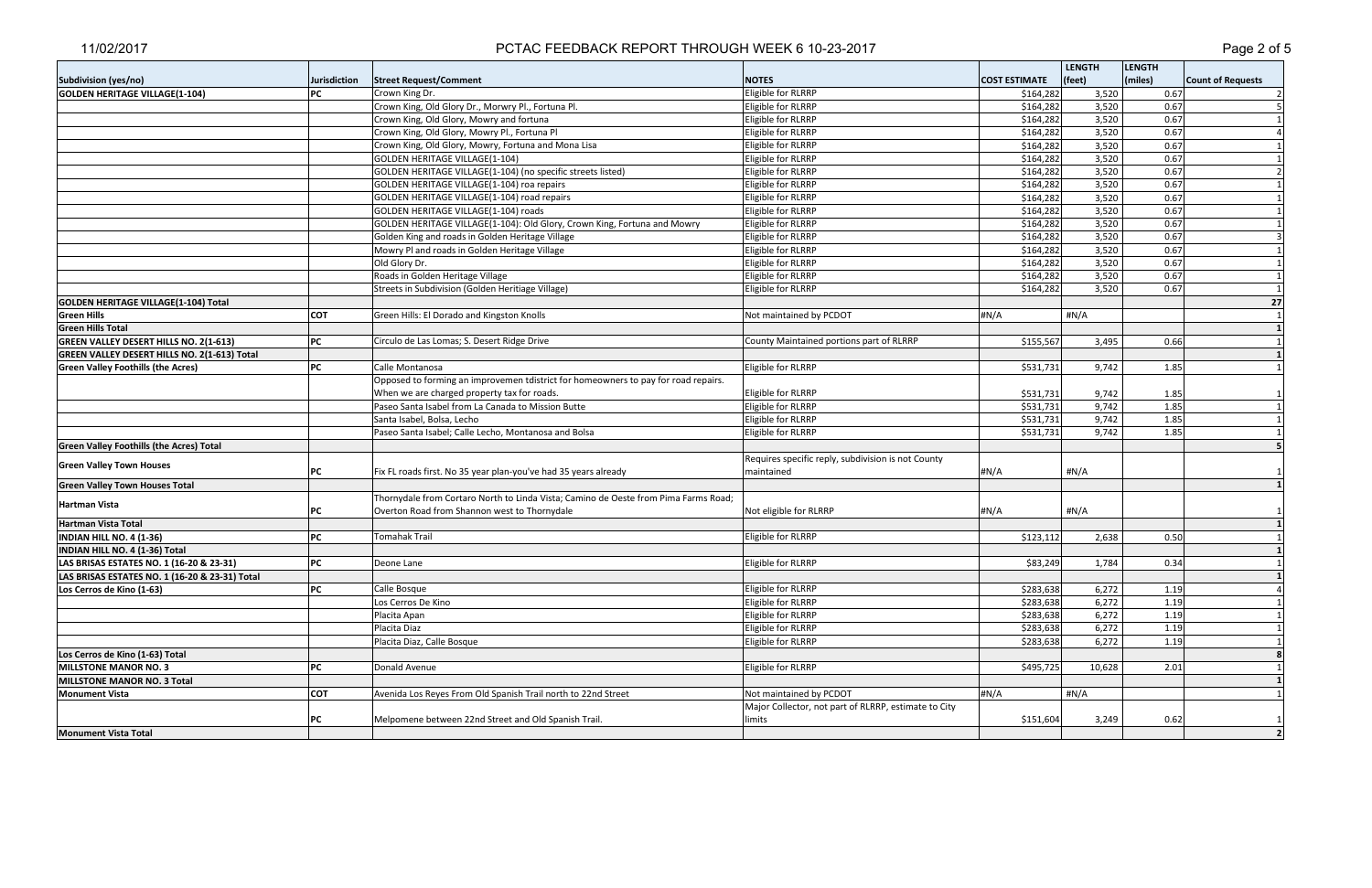|                                    |                     |                                                                                   |                                                              |                      | <b>LENGTH</b> | <b>LENGTH</b> |                          |
|------------------------------------|---------------------|-----------------------------------------------------------------------------------|--------------------------------------------------------------|----------------------|---------------|---------------|--------------------------|
| Subdivision (yes/no)               | <b>Jurisdiction</b> | <b>Street Request/Comment</b>                                                     | <b>NOTES</b>                                                 | <b>COST ESTIMATE</b> | (feet)        | (miles)       | <b>Count of Requests</b> |
| MOONDANCE ESTATES(1-119)           | <b>PC</b>           | Moondance Estest roads                                                            | Eligible for RLRRP                                           | \$124,173            | 2,661         | 0.50          |                          |
|                                    |                     | Moondance Roads                                                                   | Eligible for RLRRP                                           | \$124,173            | 2,661         | 0.50          |                          |
| MOONDANCE ESTATES(1-119) Total     |                     |                                                                                   |                                                              |                      |               |               |                          |
| MOONDANCE PATIO HOMES(1-107)       | PC                  | MOONDANCE PATIO HOMES(1-107) Roads                                                | Eligible for RLRRP                                           | \$114,932            | 2,670         | 0.51          |                          |
|                                    |                     | Moondance Patio subdivision roads                                                 | Eligible for RLRRP                                           | \$114,932            | 2,670         | 0.51          |                          |
|                                    |                     | Moondance Roads                                                                   | Eligible for RLRRP                                           | \$114,932            | 2,670         | 0.51          |                          |
|                                    |                     | Moondance Way                                                                     | Eligible for RLRRP                                           | \$114,932            | 2,670         | 0.51          |                          |
|                                    |                     | Moondance Way, Midnight Way, Firefall Pl. and Starfall Pl.                        | Eligible for RLRRP                                           | \$114,932            | 2,670         | 0.51          |                          |
|                                    |                     | Starfall Place and other streets in subdivision                                   | Eligible for RLRRP                                           | \$114,932            | 2,670         | 0.51          |                          |
|                                    |                     | Wheatfield, Milkwheel, Midnight Way, Moondance                                    | Eligible for RLRRP                                           | \$114,932            | 2,670         | 0.51          |                          |
| MOONDANCE PATIO HOMES(1-107) Total |                     |                                                                                   |                                                              |                      |               |               | 17                       |
| MOONDANCE VILLAGE(1-115)           | PC                  | Moondance Roads                                                                   | Eligible for RLRRP                                           | \$129,143            | 2,767         | 0.52          | $\overline{2}$           |
|                                    |                     | MOONDANCE VILLAGE(1-115) Roads                                                    | Eligible for RLRRP                                           | \$129,143            | 2,767         | 0.52          | $\overline{2}$           |
|                                    |                     | Wheatfield, Milkwheel, Midnight Way, Moondance                                    | Eligible for RLRRP                                           | \$129,143            | 2,767         | 0.52          | 11                       |
| MOONDANCE VILLAGE(1-115) Total     |                     |                                                                                   |                                                              |                      |               |               | 15                       |
|                                    |                     |                                                                                   | Specific road is eligible for RLRRP, road is within multiple |                      |               |               |                          |
| Mountain Cove Estates (PRIV)       | IPC.                | Knollwood Circle                                                                  | subdivisions                                                 | #N/A                 | #N/A          |               | $\mathbf{1}$             |
| Mountain Cove Estates (PRIV) Total |                     |                                                                                   |                                                              |                      |               |               |                          |
| <b>North Ranch</b>                 | <b>PC</b>           | Cactus Canyon Pass                                                                | Not eligible for RLRRP                                       | \$248,849            | 5,332         | 1.01          | 24                       |
|                                    |                     | Cactus Canyon Pass and Thornydale intersection                                    | Not eligible for RLRRP                                       | \$248,849            | 5,332         | 1.01          |                          |
| <b>North Ranch Total</b>           |                     |                                                                                   |                                                              |                      |               |               | 25                       |
| <b>Orangewood Estates</b>          | PC                  | <b>Barque Dr</b>                                                                  | Eligible for RLRRP                                           | \$794,524            | 19,336        | 3.66          |                          |
|                                    |                     | Orangewood Dr                                                                     | Eligible for RLRRP                                           | \$794,524            | 19,336        | 3.66          |                          |
|                                    |                     | Orangewood Estates                                                                | Eligible for RLRRP                                           | \$794,524            | 19,336        | 3.66          | 210                      |
|                                    |                     | Pyracantha Pl                                                                     | Eligible for RLRRP                                           | \$794,524            | 19,336        | 3.66          | 16                       |
|                                    |                     | Shirley CT                                                                        | Eligible for RLRRP                                           | \$794,524            | 19,336        | 3.66          |                          |
|                                    |                     | Shirley Pl                                                                        | Eligible for RLRRP                                           | \$794,524            | 19,336        | 3.66          | $\overline{a}$           |
|                                    |                     | Soledad Ave                                                                       | Eligible for RLRRP                                           | \$794,524            | 19,336        | 3.66          |                          |
| <b>Orangewood Estates Total</b>    |                     |                                                                                   |                                                              |                      |               |               | 239                      |
| <b>Orangewood North</b>            | PC                  | Bayou, Firethorn and all roads in Orangewood North                                | Eligible for RLRRP                                           | \$610,640            | 13,675        | 2.59          | $\overline{1}$           |
|                                    |                     | Old Father and Magee                                                              | Eligible for RLRRP                                           | \$610,640            | 13,675        | 2.59          |                          |
|                                    |                     | Orleans St and Delta                                                              | Eligible for RLRRP                                           | \$610,640            | 13,675        | 2.59          |                          |
| <b>Orangewood North Total</b>      |                     |                                                                                   |                                                              |                      |               |               |                          |
| <b>Painted Hills Estates</b>       | <b>PC</b>           | Blue Ridge, Indigo Dr, Sandalwood Dr, N Painted Hills Dr.                         | Eligible for RLRRP, all subdivisions                         | \$263,390            | 5,644         | 1.07          |                          |
| <b>Painted Hills Estates Total</b> |                     |                                                                                   |                                                              |                      |               |               |                          |
| <b>Paseo los Altos</b>             |                     |                                                                                   | Cost data for requested roads, Subdivision not County        |                      |               |               |                          |
|                                    | PC                  | West Los Altos road, Pomelo Rd                                                    | maintained.                                                  | #N/A                 | #N/A          |               |                          |
| Paseo los Altos Total              |                     |                                                                                   |                                                              |                      |               |               | $\mathbf{1}$             |
| QUAIL CANYON (235-364)             | PC                  | <b>Wandering Road</b>                                                             | Eligible for RLRRP                                           | \$239,698            | 5,136         | 0.97          |                          |
| QUAIL CANYON (235-364) Total       |                     |                                                                                   |                                                              |                      |               |               |                          |
| <b>RANCHO FELIZ(153-352)</b>       | PC                  | Placita del Cardo                                                                 | Eligible for RLRRP                                           | (blank)              | (blank)       |               |                          |
| RANCHO FELIZ(153-352) Total        |                     |                                                                                   |                                                              |                      |               |               |                          |
| RANCHO POMELO (1-18)               | PC                  | Los Altos and Pomelo                                                              | Eligible for RLRRP                                           | \$51,235             | 1,098         | 0.21          |                          |
|                                    |                     | Los Altos Road and Pomelo                                                         | Eligible for RLRRP                                           | \$51,235             | 1,098         | 0.21          |                          |
|                                    |                     | Pomelo, Los Altos all streets in subdivision (Corte                               | Eligible for RLRRP                                           | \$51,235             | 1,098         | 0.21          |                          |
|                                    |                     |                                                                                   |                                                              |                      |               |               |                          |
|                                    |                     | Twelve Signatures requesting to complete repavement at Pomelo from Schuman to Los |                                                              |                      |               |               |                          |
|                                    |                     | Altos; Los Altos from Oracle to Pomelo where developer ends his paving            | Eligible for RLRRP                                           | \$51,235             | 1,098         | 0.21          |                          |
| RANCHO POMELO (1-18) Total         |                     |                                                                                   |                                                              |                      |               |               |                          |
| <b>River View Estates</b>          | PC                  | Garland Road                                                                      | Eligible for RLRRP                                           | \$171,283            | 3,670         | 0.70          |                          |
| <b>River View Estates Total</b>    |                     |                                                                                   |                                                              |                      |               |               |                          |

# PCTAC FEEDBACK REPORT THROUGH WEEK 6 10-23-2017 **PEDITEL 100 CONTROLS 100 23 FM ASSESS**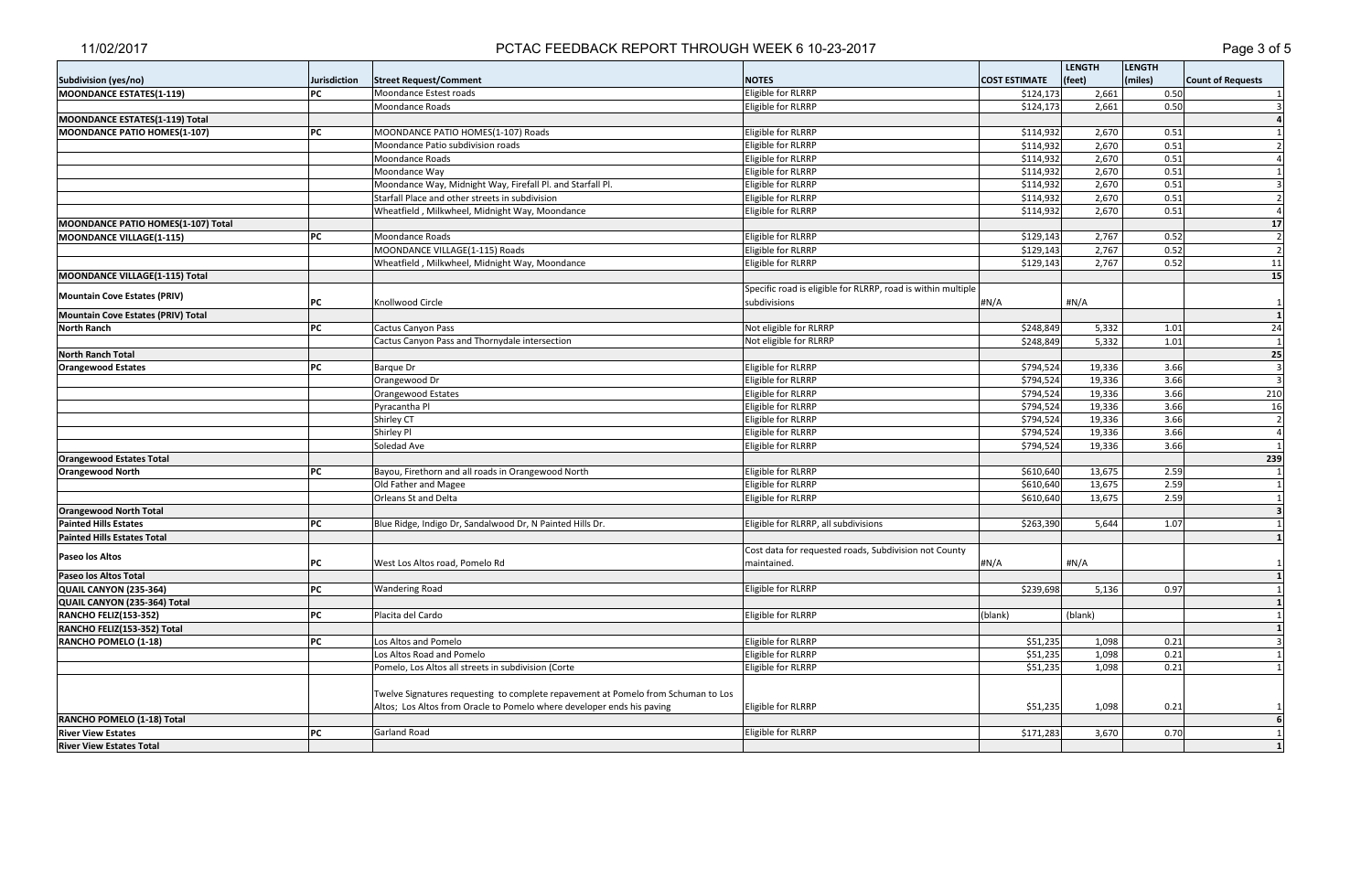| (miles)<br><b>Street Request/Comment</b><br>(feet)<br>Subdivision (yes/no)<br>Jurisdiction<br><b>NOTES</b><br><b>COST ESTIMATE</b><br><b>Count of Requests</b><br>Eligible for RLRRP<br>SABINO TOWN AND COUNTRY ESTATES (1-77)<br>Coronado Place<br>5,330<br>1.01<br>PС<br>\$218,530<br>Eligible for RLRRP<br>5,330<br>1.01<br>Coronado Rd<br>\$218,530<br>5,330<br><b>Maguey Drive</b><br>Eligible for RLRRP<br>\$218,530<br>1.01<br>\$218,530<br>5,330<br>1.01<br>Eligible for RLRRP<br><b>Maguey Place</b><br>5,330<br>1.01<br>Ocotillo Drive<br>Eligible for RLRRP<br>\$218,530<br>\$218,530<br>5,330<br>1.01<br>Stonehouse Place<br>Eligible for RLRRP<br>5,330<br>Eligible for RLRRP<br>\$218,530<br>1.01<br><b>Webster St</b><br>99<br>SABINO TOWN AND COUNTRY ESTATES (1-77) Total<br>PC<br>5,790<br>1.10<br>Sabino Vista Roads<br>Eligible for RLRRP<br>\$270,210<br>Sabino Vista South (1-79)<br>Sabino Vista South (1-79) Total<br>6,867<br>SAMALAYUCA ESTATES(1-48)<br>PC<br>Samalayuca, Comobabi, Vamori, and KoVaya Drives<br>Eligible for RLRRP<br>\$320,441<br>1.30<br>SAMALAYUCA ESTATES(1-48) Total<br>Cost is for Alvernon, San Simeon is not PCDOT<br>SAN SIMEON NO 1 (1-17)<br>\$41,678<br>Alvernon Way North of rive rroad; sections of San Simone North of River<br>maintained<br>1,058<br>0.20<br>PC<br>SAN SIMEON NO 1 (1-17) Total<br>5th Street between Craycroft and Wilmot<br>#N/A<br><b>Sonoran Village</b><br><b>COT</b><br>Not maintained by PCDOT<br>#N/A<br><b>Sonoran Village Total</b><br>All roads in SUNSET POINTE (1-111)<br>Eligible for RLRRP<br>6,865<br><b>SUNSET POINTE (1-111)</b><br>PC<br>\$284,064<br>1.30<br>Eligible for RLRRP<br>\$284,064<br>6,865<br>1.30<br>All streets in SUNSET POINTE (1-111)<br>6,865<br>1.30<br>Eligible for RLRRP<br>\$284,064<br>Hardy Road<br>Eligible for RLRRP<br>\$284,064<br>6,865<br>1.30<br><b>Star Grass</b><br>Star Grass and Hardy; Hardy to Camino de Oeste<br>Eligible for RLRRP<br>6,865<br>1.30<br>\$284,064<br>Star Grass, Bayberry, Bluebell, Snowberry, Candleberry, Sunset Point all roads in<br>Subdivision<br>Eligible for RLRRP<br>\$284,064<br>6,865<br>1.30<br>Stargrass and subdivision roads<br>Eligible for RLRRP<br>1.30<br>\$284,064<br>6,865<br><b>SUNSET POINTE (1-111) Total</b><br>Eligible for RLRRP, Only spine road is County maintained,<br>THE FOOTHILLS CLUSTERS (373-569)<br>road is within multiple subdivisions<br>\$228,273<br>4,892<br>PС<br>Evans Mountain Drive; Ventana Canyon Drive<br>0.93<br>THE FOOTHILLS CLUSTERS (373-569) Total<br>THE FOUNTAINS AT LA CHOLLA BLOCKS 1-5<br>PC<br>Rudasill Road (East of La Cholla), Fountains Avenue<br>Eligible for RLRRP<br>\$87,906<br>1,884<br>0.36<br>Rudasil St east of La Cholla Blvd to Corona; Fountains Avenue to La Cholla<br>Eligible for RLRRP<br>\$87,906<br>1,884<br>0.36<br>THE FOUNTAINS AT LA CHOLLA BLOCKS 1-5 Total<br><b>Three Points</b><br>PC<br>(blank)<br>#N/A<br>#N/A<br>Taylor Lane @ Ajo Way<br><b>Three Points Total</b><br><b>TUCSON MOUNTAIN SANCTUARY (1-154)</b><br><b>Tucson Mountain Sanctuary Roads</b><br>Eligible for RLRRP<br>\$432,302<br>28,264<br>5.35<br>PC<br><b>TUCSON MOUNTAIN SANCTUARY (1-154) Total</b><br>Pinal Streets off Oracle Road<br>\$164,739<br>3,530<br>Eligible for RLRRP<br>0.67<br> PC<br>VISTA LAS CATALINAS NO. 1<br>VISTA LAS CATALINAS NO. 1 Total<br>Calle Rinconado, Limestone Drive, Slippery rock Dr, Deep Rock Dr, N. Davidson Canyon<br><b>WHETSTONE RANCH (1-63)</b><br>РC<br>Eligible for RLRRP<br>\$98,593<br>6,573<br>1.24<br>Rd, Dry Stone Road and other streets in subdivision<br><b>WHETSTONE RANCH (1-63) Total</b><br>PC<br>Paseo Del Canto, in the 'acres' area of Green Valley<br>Eligible for RLRRP<br>\$450,732<br>9,659<br>1.83<br><b>GREEN VALLEY ARCES NO.2(1-112)</b><br><b>GREEN VALLEY ARCES NO.2(1-112) Total</b><br>Eligible for RLRRP<br>PC<br>Pomona Road<br>\$373,560<br>9,986<br>1.89<br><b>Oracle Foothills Estates No.6</b><br>Oracle Foothills Estates No.6 Total<br>Eligible for RLRRP<br>7,850<br>PC<br>Pave Camino Corto<br>\$340,351<br>1.49<br><b>TUCSON GREEN VALLEY UNIT NO.1 BLOCKS 1-12</b><br>Roads bordering Esperanza Blvd.<br>Eligible for RLRRP<br>7,850<br>\$340,351<br>1.49<br>TUCSON GREEN VALLEY UNIT NO.1 BLOCKS 1-12 Total<br><b>GREEN VALLEY ACRES(1-23)</b><br>Eligible for RLRRP<br>\$82,073<br>1,846<br>0.35<br>PC<br>Calle Lecho, Montanosa, La Canada between Continental and Mission Twin Buttes<br><b>GREEN VALLEY ACRES(1-23) Total</b><br>PC<br>Roads in Catalina del Sol subdivision<br>Eligible for RLRRP<br>\$249,778<br>5,681<br>1.08<br>CATALINA DEL SOL (1-71)<br>CATALINA DEL SOL (1-71) Total<br>PC<br>(blank)<br>\$57,136<br>1,224<br>0.23<br><b>CORD RANCH ESTATES (1-10)</b><br>Camino Cardon<br>CORD RANCH ESTATES (1-10) Total |  |  | <b>LENGTH</b> |  | <b>LENGTH</b> |                |
|---------------------------------------------------------------------------------------------------------------------------------------------------------------------------------------------------------------------------------------------------------------------------------------------------------------------------------------------------------------------------------------------------------------------------------------------------------------------------------------------------------------------------------------------------------------------------------------------------------------------------------------------------------------------------------------------------------------------------------------------------------------------------------------------------------------------------------------------------------------------------------------------------------------------------------------------------------------------------------------------------------------------------------------------------------------------------------------------------------------------------------------------------------------------------------------------------------------------------------------------------------------------------------------------------------------------------------------------------------------------------------------------------------------------------------------------------------------------------------------------------------------------------------------------------------------------------------------------------------------------------------------------------------------------------------------------------------------------------------------------------------------------------------------------------------------------------------------------------------------------------------------------------------------------------------------------------------------------------------------------------------------------------------------------------------------------------------------------------------------------------------------------------------------------------------------------------------------------------------------------------------------------------------------------------------------------------------------------------------------------------------------------------------------------------------------------------------------------------------------------------------------------------------------------------------------------------------------------------------------------------------------------------------------------------------------------------------------------------------------------------------------------------------------------------------------------------------------------------------------------------------------------------------------------------------------------------------------------------------------------------------------------------------------------------------------------------------------------------------------------------------------------------------------------------------------------------------------------------------------------------------------------------------------------------------------------------------------------------------------------------------------------------------------------------------------------------------------------------------------------------------------------------------------------------------------------------------------------------------------------------------------------------------------------------------------------------------------------------------------------------------------------------------------------------------------------------------------------------------------------------------------------------------------------------------------------------------------------------------------------------------------------------------------------------------------------------------------------------------------------------------------------------------------------------------------------------------------------------------------------------------------------------------------------------------------------------------------------------------------------------------------------------------------------------------------------------------------------------------------------------------------------------------------------------------------------------------------------------------------------------------------------------------------------------------------------------------------------------------------------------------------------------------------------------------------------------------------------------|--|--|---------------|--|---------------|----------------|
|                                                                                                                                                                                                                                                                                                                                                                                                                                                                                                                                                                                                                                                                                                                                                                                                                                                                                                                                                                                                                                                                                                                                                                                                                                                                                                                                                                                                                                                                                                                                                                                                                                                                                                                                                                                                                                                                                                                                                                                                                                                                                                                                                                                                                                                                                                                                                                                                                                                                                                                                                                                                                                                                                                                                                                                                                                                                                                                                                                                                                                                                                                                                                                                                                                                                                                                                                                                                                                                                                                                                                                                                                                                                                                                                                                                                                                                                                                                                                                                                                                                                                                                                                                                                                                                                                                                                                                                                                                                                                                                                                                                                                                                                                                                                                                                                                                                   |  |  |               |  |               |                |
|                                                                                                                                                                                                                                                                                                                                                                                                                                                                                                                                                                                                                                                                                                                                                                                                                                                                                                                                                                                                                                                                                                                                                                                                                                                                                                                                                                                                                                                                                                                                                                                                                                                                                                                                                                                                                                                                                                                                                                                                                                                                                                                                                                                                                                                                                                                                                                                                                                                                                                                                                                                                                                                                                                                                                                                                                                                                                                                                                                                                                                                                                                                                                                                                                                                                                                                                                                                                                                                                                                                                                                                                                                                                                                                                                                                                                                                                                                                                                                                                                                                                                                                                                                                                                                                                                                                                                                                                                                                                                                                                                                                                                                                                                                                                                                                                                                                   |  |  |               |  |               |                |
|                                                                                                                                                                                                                                                                                                                                                                                                                                                                                                                                                                                                                                                                                                                                                                                                                                                                                                                                                                                                                                                                                                                                                                                                                                                                                                                                                                                                                                                                                                                                                                                                                                                                                                                                                                                                                                                                                                                                                                                                                                                                                                                                                                                                                                                                                                                                                                                                                                                                                                                                                                                                                                                                                                                                                                                                                                                                                                                                                                                                                                                                                                                                                                                                                                                                                                                                                                                                                                                                                                                                                                                                                                                                                                                                                                                                                                                                                                                                                                                                                                                                                                                                                                                                                                                                                                                                                                                                                                                                                                                                                                                                                                                                                                                                                                                                                                                   |  |  |               |  |               | 19             |
|                                                                                                                                                                                                                                                                                                                                                                                                                                                                                                                                                                                                                                                                                                                                                                                                                                                                                                                                                                                                                                                                                                                                                                                                                                                                                                                                                                                                                                                                                                                                                                                                                                                                                                                                                                                                                                                                                                                                                                                                                                                                                                                                                                                                                                                                                                                                                                                                                                                                                                                                                                                                                                                                                                                                                                                                                                                                                                                                                                                                                                                                                                                                                                                                                                                                                                                                                                                                                                                                                                                                                                                                                                                                                                                                                                                                                                                                                                                                                                                                                                                                                                                                                                                                                                                                                                                                                                                                                                                                                                                                                                                                                                                                                                                                                                                                                                                   |  |  |               |  |               | 12             |
|                                                                                                                                                                                                                                                                                                                                                                                                                                                                                                                                                                                                                                                                                                                                                                                                                                                                                                                                                                                                                                                                                                                                                                                                                                                                                                                                                                                                                                                                                                                                                                                                                                                                                                                                                                                                                                                                                                                                                                                                                                                                                                                                                                                                                                                                                                                                                                                                                                                                                                                                                                                                                                                                                                                                                                                                                                                                                                                                                                                                                                                                                                                                                                                                                                                                                                                                                                                                                                                                                                                                                                                                                                                                                                                                                                                                                                                                                                                                                                                                                                                                                                                                                                                                                                                                                                                                                                                                                                                                                                                                                                                                                                                                                                                                                                                                                                                   |  |  |               |  |               | 23             |
|                                                                                                                                                                                                                                                                                                                                                                                                                                                                                                                                                                                                                                                                                                                                                                                                                                                                                                                                                                                                                                                                                                                                                                                                                                                                                                                                                                                                                                                                                                                                                                                                                                                                                                                                                                                                                                                                                                                                                                                                                                                                                                                                                                                                                                                                                                                                                                                                                                                                                                                                                                                                                                                                                                                                                                                                                                                                                                                                                                                                                                                                                                                                                                                                                                                                                                                                                                                                                                                                                                                                                                                                                                                                                                                                                                                                                                                                                                                                                                                                                                                                                                                                                                                                                                                                                                                                                                                                                                                                                                                                                                                                                                                                                                                                                                                                                                                   |  |  |               |  |               | 8              |
|                                                                                                                                                                                                                                                                                                                                                                                                                                                                                                                                                                                                                                                                                                                                                                                                                                                                                                                                                                                                                                                                                                                                                                                                                                                                                                                                                                                                                                                                                                                                                                                                                                                                                                                                                                                                                                                                                                                                                                                                                                                                                                                                                                                                                                                                                                                                                                                                                                                                                                                                                                                                                                                                                                                                                                                                                                                                                                                                                                                                                                                                                                                                                                                                                                                                                                                                                                                                                                                                                                                                                                                                                                                                                                                                                                                                                                                                                                                                                                                                                                                                                                                                                                                                                                                                                                                                                                                                                                                                                                                                                                                                                                                                                                                                                                                                                                                   |  |  |               |  |               | 29             |
|                                                                                                                                                                                                                                                                                                                                                                                                                                                                                                                                                                                                                                                                                                                                                                                                                                                                                                                                                                                                                                                                                                                                                                                                                                                                                                                                                                                                                                                                                                                                                                                                                                                                                                                                                                                                                                                                                                                                                                                                                                                                                                                                                                                                                                                                                                                                                                                                                                                                                                                                                                                                                                                                                                                                                                                                                                                                                                                                                                                                                                                                                                                                                                                                                                                                                                                                                                                                                                                                                                                                                                                                                                                                                                                                                                                                                                                                                                                                                                                                                                                                                                                                                                                                                                                                                                                                                                                                                                                                                                                                                                                                                                                                                                                                                                                                                                                   |  |  |               |  |               | $\overline{2}$ |
|                                                                                                                                                                                                                                                                                                                                                                                                                                                                                                                                                                                                                                                                                                                                                                                                                                                                                                                                                                                                                                                                                                                                                                                                                                                                                                                                                                                                                                                                                                                                                                                                                                                                                                                                                                                                                                                                                                                                                                                                                                                                                                                                                                                                                                                                                                                                                                                                                                                                                                                                                                                                                                                                                                                                                                                                                                                                                                                                                                                                                                                                                                                                                                                                                                                                                                                                                                                                                                                                                                                                                                                                                                                                                                                                                                                                                                                                                                                                                                                                                                                                                                                                                                                                                                                                                                                                                                                                                                                                                                                                                                                                                                                                                                                                                                                                                                                   |  |  |               |  |               |                |
|                                                                                                                                                                                                                                                                                                                                                                                                                                                                                                                                                                                                                                                                                                                                                                                                                                                                                                                                                                                                                                                                                                                                                                                                                                                                                                                                                                                                                                                                                                                                                                                                                                                                                                                                                                                                                                                                                                                                                                                                                                                                                                                                                                                                                                                                                                                                                                                                                                                                                                                                                                                                                                                                                                                                                                                                                                                                                                                                                                                                                                                                                                                                                                                                                                                                                                                                                                                                                                                                                                                                                                                                                                                                                                                                                                                                                                                                                                                                                                                                                                                                                                                                                                                                                                                                                                                                                                                                                                                                                                                                                                                                                                                                                                                                                                                                                                                   |  |  |               |  |               |                |
|                                                                                                                                                                                                                                                                                                                                                                                                                                                                                                                                                                                                                                                                                                                                                                                                                                                                                                                                                                                                                                                                                                                                                                                                                                                                                                                                                                                                                                                                                                                                                                                                                                                                                                                                                                                                                                                                                                                                                                                                                                                                                                                                                                                                                                                                                                                                                                                                                                                                                                                                                                                                                                                                                                                                                                                                                                                                                                                                                                                                                                                                                                                                                                                                                                                                                                                                                                                                                                                                                                                                                                                                                                                                                                                                                                                                                                                                                                                                                                                                                                                                                                                                                                                                                                                                                                                                                                                                                                                                                                                                                                                                                                                                                                                                                                                                                                                   |  |  |               |  |               |                |
|                                                                                                                                                                                                                                                                                                                                                                                                                                                                                                                                                                                                                                                                                                                                                                                                                                                                                                                                                                                                                                                                                                                                                                                                                                                                                                                                                                                                                                                                                                                                                                                                                                                                                                                                                                                                                                                                                                                                                                                                                                                                                                                                                                                                                                                                                                                                                                                                                                                                                                                                                                                                                                                                                                                                                                                                                                                                                                                                                                                                                                                                                                                                                                                                                                                                                                                                                                                                                                                                                                                                                                                                                                                                                                                                                                                                                                                                                                                                                                                                                                                                                                                                                                                                                                                                                                                                                                                                                                                                                                                                                                                                                                                                                                                                                                                                                                                   |  |  |               |  |               |                |
|                                                                                                                                                                                                                                                                                                                                                                                                                                                                                                                                                                                                                                                                                                                                                                                                                                                                                                                                                                                                                                                                                                                                                                                                                                                                                                                                                                                                                                                                                                                                                                                                                                                                                                                                                                                                                                                                                                                                                                                                                                                                                                                                                                                                                                                                                                                                                                                                                                                                                                                                                                                                                                                                                                                                                                                                                                                                                                                                                                                                                                                                                                                                                                                                                                                                                                                                                                                                                                                                                                                                                                                                                                                                                                                                                                                                                                                                                                                                                                                                                                                                                                                                                                                                                                                                                                                                                                                                                                                                                                                                                                                                                                                                                                                                                                                                                                                   |  |  |               |  |               |                |
|                                                                                                                                                                                                                                                                                                                                                                                                                                                                                                                                                                                                                                                                                                                                                                                                                                                                                                                                                                                                                                                                                                                                                                                                                                                                                                                                                                                                                                                                                                                                                                                                                                                                                                                                                                                                                                                                                                                                                                                                                                                                                                                                                                                                                                                                                                                                                                                                                                                                                                                                                                                                                                                                                                                                                                                                                                                                                                                                                                                                                                                                                                                                                                                                                                                                                                                                                                                                                                                                                                                                                                                                                                                                                                                                                                                                                                                                                                                                                                                                                                                                                                                                                                                                                                                                                                                                                                                                                                                                                                                                                                                                                                                                                                                                                                                                                                                   |  |  |               |  |               |                |
|                                                                                                                                                                                                                                                                                                                                                                                                                                                                                                                                                                                                                                                                                                                                                                                                                                                                                                                                                                                                                                                                                                                                                                                                                                                                                                                                                                                                                                                                                                                                                                                                                                                                                                                                                                                                                                                                                                                                                                                                                                                                                                                                                                                                                                                                                                                                                                                                                                                                                                                                                                                                                                                                                                                                                                                                                                                                                                                                                                                                                                                                                                                                                                                                                                                                                                                                                                                                                                                                                                                                                                                                                                                                                                                                                                                                                                                                                                                                                                                                                                                                                                                                                                                                                                                                                                                                                                                                                                                                                                                                                                                                                                                                                                                                                                                                                                                   |  |  |               |  |               |                |
|                                                                                                                                                                                                                                                                                                                                                                                                                                                                                                                                                                                                                                                                                                                                                                                                                                                                                                                                                                                                                                                                                                                                                                                                                                                                                                                                                                                                                                                                                                                                                                                                                                                                                                                                                                                                                                                                                                                                                                                                                                                                                                                                                                                                                                                                                                                                                                                                                                                                                                                                                                                                                                                                                                                                                                                                                                                                                                                                                                                                                                                                                                                                                                                                                                                                                                                                                                                                                                                                                                                                                                                                                                                                                                                                                                                                                                                                                                                                                                                                                                                                                                                                                                                                                                                                                                                                                                                                                                                                                                                                                                                                                                                                                                                                                                                                                                                   |  |  |               |  |               |                |
|                                                                                                                                                                                                                                                                                                                                                                                                                                                                                                                                                                                                                                                                                                                                                                                                                                                                                                                                                                                                                                                                                                                                                                                                                                                                                                                                                                                                                                                                                                                                                                                                                                                                                                                                                                                                                                                                                                                                                                                                                                                                                                                                                                                                                                                                                                                                                                                                                                                                                                                                                                                                                                                                                                                                                                                                                                                                                                                                                                                                                                                                                                                                                                                                                                                                                                                                                                                                                                                                                                                                                                                                                                                                                                                                                                                                                                                                                                                                                                                                                                                                                                                                                                                                                                                                                                                                                                                                                                                                                                                                                                                                                                                                                                                                                                                                                                                   |  |  |               |  |               |                |
|                                                                                                                                                                                                                                                                                                                                                                                                                                                                                                                                                                                                                                                                                                                                                                                                                                                                                                                                                                                                                                                                                                                                                                                                                                                                                                                                                                                                                                                                                                                                                                                                                                                                                                                                                                                                                                                                                                                                                                                                                                                                                                                                                                                                                                                                                                                                                                                                                                                                                                                                                                                                                                                                                                                                                                                                                                                                                                                                                                                                                                                                                                                                                                                                                                                                                                                                                                                                                                                                                                                                                                                                                                                                                                                                                                                                                                                                                                                                                                                                                                                                                                                                                                                                                                                                                                                                                                                                                                                                                                                                                                                                                                                                                                                                                                                                                                                   |  |  |               |  |               |                |
|                                                                                                                                                                                                                                                                                                                                                                                                                                                                                                                                                                                                                                                                                                                                                                                                                                                                                                                                                                                                                                                                                                                                                                                                                                                                                                                                                                                                                                                                                                                                                                                                                                                                                                                                                                                                                                                                                                                                                                                                                                                                                                                                                                                                                                                                                                                                                                                                                                                                                                                                                                                                                                                                                                                                                                                                                                                                                                                                                                                                                                                                                                                                                                                                                                                                                                                                                                                                                                                                                                                                                                                                                                                                                                                                                                                                                                                                                                                                                                                                                                                                                                                                                                                                                                                                                                                                                                                                                                                                                                                                                                                                                                                                                                                                                                                                                                                   |  |  |               |  |               |                |
|                                                                                                                                                                                                                                                                                                                                                                                                                                                                                                                                                                                                                                                                                                                                                                                                                                                                                                                                                                                                                                                                                                                                                                                                                                                                                                                                                                                                                                                                                                                                                                                                                                                                                                                                                                                                                                                                                                                                                                                                                                                                                                                                                                                                                                                                                                                                                                                                                                                                                                                                                                                                                                                                                                                                                                                                                                                                                                                                                                                                                                                                                                                                                                                                                                                                                                                                                                                                                                                                                                                                                                                                                                                                                                                                                                                                                                                                                                                                                                                                                                                                                                                                                                                                                                                                                                                                                                                                                                                                                                                                                                                                                                                                                                                                                                                                                                                   |  |  |               |  |               |                |
|                                                                                                                                                                                                                                                                                                                                                                                                                                                                                                                                                                                                                                                                                                                                                                                                                                                                                                                                                                                                                                                                                                                                                                                                                                                                                                                                                                                                                                                                                                                                                                                                                                                                                                                                                                                                                                                                                                                                                                                                                                                                                                                                                                                                                                                                                                                                                                                                                                                                                                                                                                                                                                                                                                                                                                                                                                                                                                                                                                                                                                                                                                                                                                                                                                                                                                                                                                                                                                                                                                                                                                                                                                                                                                                                                                                                                                                                                                                                                                                                                                                                                                                                                                                                                                                                                                                                                                                                                                                                                                                                                                                                                                                                                                                                                                                                                                                   |  |  |               |  |               |                |
|                                                                                                                                                                                                                                                                                                                                                                                                                                                                                                                                                                                                                                                                                                                                                                                                                                                                                                                                                                                                                                                                                                                                                                                                                                                                                                                                                                                                                                                                                                                                                                                                                                                                                                                                                                                                                                                                                                                                                                                                                                                                                                                                                                                                                                                                                                                                                                                                                                                                                                                                                                                                                                                                                                                                                                                                                                                                                                                                                                                                                                                                                                                                                                                                                                                                                                                                                                                                                                                                                                                                                                                                                                                                                                                                                                                                                                                                                                                                                                                                                                                                                                                                                                                                                                                                                                                                                                                                                                                                                                                                                                                                                                                                                                                                                                                                                                                   |  |  |               |  |               |                |
|                                                                                                                                                                                                                                                                                                                                                                                                                                                                                                                                                                                                                                                                                                                                                                                                                                                                                                                                                                                                                                                                                                                                                                                                                                                                                                                                                                                                                                                                                                                                                                                                                                                                                                                                                                                                                                                                                                                                                                                                                                                                                                                                                                                                                                                                                                                                                                                                                                                                                                                                                                                                                                                                                                                                                                                                                                                                                                                                                                                                                                                                                                                                                                                                                                                                                                                                                                                                                                                                                                                                                                                                                                                                                                                                                                                                                                                                                                                                                                                                                                                                                                                                                                                                                                                                                                                                                                                                                                                                                                                                                                                                                                                                                                                                                                                                                                                   |  |  |               |  |               |                |
|                                                                                                                                                                                                                                                                                                                                                                                                                                                                                                                                                                                                                                                                                                                                                                                                                                                                                                                                                                                                                                                                                                                                                                                                                                                                                                                                                                                                                                                                                                                                                                                                                                                                                                                                                                                                                                                                                                                                                                                                                                                                                                                                                                                                                                                                                                                                                                                                                                                                                                                                                                                                                                                                                                                                                                                                                                                                                                                                                                                                                                                                                                                                                                                                                                                                                                                                                                                                                                                                                                                                                                                                                                                                                                                                                                                                                                                                                                                                                                                                                                                                                                                                                                                                                                                                                                                                                                                                                                                                                                                                                                                                                                                                                                                                                                                                                                                   |  |  |               |  |               |                |
|                                                                                                                                                                                                                                                                                                                                                                                                                                                                                                                                                                                                                                                                                                                                                                                                                                                                                                                                                                                                                                                                                                                                                                                                                                                                                                                                                                                                                                                                                                                                                                                                                                                                                                                                                                                                                                                                                                                                                                                                                                                                                                                                                                                                                                                                                                                                                                                                                                                                                                                                                                                                                                                                                                                                                                                                                                                                                                                                                                                                                                                                                                                                                                                                                                                                                                                                                                                                                                                                                                                                                                                                                                                                                                                                                                                                                                                                                                                                                                                                                                                                                                                                                                                                                                                                                                                                                                                                                                                                                                                                                                                                                                                                                                                                                                                                                                                   |  |  |               |  |               |                |
|                                                                                                                                                                                                                                                                                                                                                                                                                                                                                                                                                                                                                                                                                                                                                                                                                                                                                                                                                                                                                                                                                                                                                                                                                                                                                                                                                                                                                                                                                                                                                                                                                                                                                                                                                                                                                                                                                                                                                                                                                                                                                                                                                                                                                                                                                                                                                                                                                                                                                                                                                                                                                                                                                                                                                                                                                                                                                                                                                                                                                                                                                                                                                                                                                                                                                                                                                                                                                                                                                                                                                                                                                                                                                                                                                                                                                                                                                                                                                                                                                                                                                                                                                                                                                                                                                                                                                                                                                                                                                                                                                                                                                                                                                                                                                                                                                                                   |  |  |               |  |               |                |
|                                                                                                                                                                                                                                                                                                                                                                                                                                                                                                                                                                                                                                                                                                                                                                                                                                                                                                                                                                                                                                                                                                                                                                                                                                                                                                                                                                                                                                                                                                                                                                                                                                                                                                                                                                                                                                                                                                                                                                                                                                                                                                                                                                                                                                                                                                                                                                                                                                                                                                                                                                                                                                                                                                                                                                                                                                                                                                                                                                                                                                                                                                                                                                                                                                                                                                                                                                                                                                                                                                                                                                                                                                                                                                                                                                                                                                                                                                                                                                                                                                                                                                                                                                                                                                                                                                                                                                                                                                                                                                                                                                                                                                                                                                                                                                                                                                                   |  |  |               |  |               |                |
|                                                                                                                                                                                                                                                                                                                                                                                                                                                                                                                                                                                                                                                                                                                                                                                                                                                                                                                                                                                                                                                                                                                                                                                                                                                                                                                                                                                                                                                                                                                                                                                                                                                                                                                                                                                                                                                                                                                                                                                                                                                                                                                                                                                                                                                                                                                                                                                                                                                                                                                                                                                                                                                                                                                                                                                                                                                                                                                                                                                                                                                                                                                                                                                                                                                                                                                                                                                                                                                                                                                                                                                                                                                                                                                                                                                                                                                                                                                                                                                                                                                                                                                                                                                                                                                                                                                                                                                                                                                                                                                                                                                                                                                                                                                                                                                                                                                   |  |  |               |  |               |                |
|                                                                                                                                                                                                                                                                                                                                                                                                                                                                                                                                                                                                                                                                                                                                                                                                                                                                                                                                                                                                                                                                                                                                                                                                                                                                                                                                                                                                                                                                                                                                                                                                                                                                                                                                                                                                                                                                                                                                                                                                                                                                                                                                                                                                                                                                                                                                                                                                                                                                                                                                                                                                                                                                                                                                                                                                                                                                                                                                                                                                                                                                                                                                                                                                                                                                                                                                                                                                                                                                                                                                                                                                                                                                                                                                                                                                                                                                                                                                                                                                                                                                                                                                                                                                                                                                                                                                                                                                                                                                                                                                                                                                                                                                                                                                                                                                                                                   |  |  |               |  |               |                |
|                                                                                                                                                                                                                                                                                                                                                                                                                                                                                                                                                                                                                                                                                                                                                                                                                                                                                                                                                                                                                                                                                                                                                                                                                                                                                                                                                                                                                                                                                                                                                                                                                                                                                                                                                                                                                                                                                                                                                                                                                                                                                                                                                                                                                                                                                                                                                                                                                                                                                                                                                                                                                                                                                                                                                                                                                                                                                                                                                                                                                                                                                                                                                                                                                                                                                                                                                                                                                                                                                                                                                                                                                                                                                                                                                                                                                                                                                                                                                                                                                                                                                                                                                                                                                                                                                                                                                                                                                                                                                                                                                                                                                                                                                                                                                                                                                                                   |  |  |               |  |               |                |
|                                                                                                                                                                                                                                                                                                                                                                                                                                                                                                                                                                                                                                                                                                                                                                                                                                                                                                                                                                                                                                                                                                                                                                                                                                                                                                                                                                                                                                                                                                                                                                                                                                                                                                                                                                                                                                                                                                                                                                                                                                                                                                                                                                                                                                                                                                                                                                                                                                                                                                                                                                                                                                                                                                                                                                                                                                                                                                                                                                                                                                                                                                                                                                                                                                                                                                                                                                                                                                                                                                                                                                                                                                                                                                                                                                                                                                                                                                                                                                                                                                                                                                                                                                                                                                                                                                                                                                                                                                                                                                                                                                                                                                                                                                                                                                                                                                                   |  |  |               |  |               |                |
|                                                                                                                                                                                                                                                                                                                                                                                                                                                                                                                                                                                                                                                                                                                                                                                                                                                                                                                                                                                                                                                                                                                                                                                                                                                                                                                                                                                                                                                                                                                                                                                                                                                                                                                                                                                                                                                                                                                                                                                                                                                                                                                                                                                                                                                                                                                                                                                                                                                                                                                                                                                                                                                                                                                                                                                                                                                                                                                                                                                                                                                                                                                                                                                                                                                                                                                                                                                                                                                                                                                                                                                                                                                                                                                                                                                                                                                                                                                                                                                                                                                                                                                                                                                                                                                                                                                                                                                                                                                                                                                                                                                                                                                                                                                                                                                                                                                   |  |  |               |  |               |                |
|                                                                                                                                                                                                                                                                                                                                                                                                                                                                                                                                                                                                                                                                                                                                                                                                                                                                                                                                                                                                                                                                                                                                                                                                                                                                                                                                                                                                                                                                                                                                                                                                                                                                                                                                                                                                                                                                                                                                                                                                                                                                                                                                                                                                                                                                                                                                                                                                                                                                                                                                                                                                                                                                                                                                                                                                                                                                                                                                                                                                                                                                                                                                                                                                                                                                                                                                                                                                                                                                                                                                                                                                                                                                                                                                                                                                                                                                                                                                                                                                                                                                                                                                                                                                                                                                                                                                                                                                                                                                                                                                                                                                                                                                                                                                                                                                                                                   |  |  |               |  |               |                |
|                                                                                                                                                                                                                                                                                                                                                                                                                                                                                                                                                                                                                                                                                                                                                                                                                                                                                                                                                                                                                                                                                                                                                                                                                                                                                                                                                                                                                                                                                                                                                                                                                                                                                                                                                                                                                                                                                                                                                                                                                                                                                                                                                                                                                                                                                                                                                                                                                                                                                                                                                                                                                                                                                                                                                                                                                                                                                                                                                                                                                                                                                                                                                                                                                                                                                                                                                                                                                                                                                                                                                                                                                                                                                                                                                                                                                                                                                                                                                                                                                                                                                                                                                                                                                                                                                                                                                                                                                                                                                                                                                                                                                                                                                                                                                                                                                                                   |  |  |               |  |               |                |
|                                                                                                                                                                                                                                                                                                                                                                                                                                                                                                                                                                                                                                                                                                                                                                                                                                                                                                                                                                                                                                                                                                                                                                                                                                                                                                                                                                                                                                                                                                                                                                                                                                                                                                                                                                                                                                                                                                                                                                                                                                                                                                                                                                                                                                                                                                                                                                                                                                                                                                                                                                                                                                                                                                                                                                                                                                                                                                                                                                                                                                                                                                                                                                                                                                                                                                                                                                                                                                                                                                                                                                                                                                                                                                                                                                                                                                                                                                                                                                                                                                                                                                                                                                                                                                                                                                                                                                                                                                                                                                                                                                                                                                                                                                                                                                                                                                                   |  |  |               |  |               |                |
|                                                                                                                                                                                                                                                                                                                                                                                                                                                                                                                                                                                                                                                                                                                                                                                                                                                                                                                                                                                                                                                                                                                                                                                                                                                                                                                                                                                                                                                                                                                                                                                                                                                                                                                                                                                                                                                                                                                                                                                                                                                                                                                                                                                                                                                                                                                                                                                                                                                                                                                                                                                                                                                                                                                                                                                                                                                                                                                                                                                                                                                                                                                                                                                                                                                                                                                                                                                                                                                                                                                                                                                                                                                                                                                                                                                                                                                                                                                                                                                                                                                                                                                                                                                                                                                                                                                                                                                                                                                                                                                                                                                                                                                                                                                                                                                                                                                   |  |  |               |  |               |                |
|                                                                                                                                                                                                                                                                                                                                                                                                                                                                                                                                                                                                                                                                                                                                                                                                                                                                                                                                                                                                                                                                                                                                                                                                                                                                                                                                                                                                                                                                                                                                                                                                                                                                                                                                                                                                                                                                                                                                                                                                                                                                                                                                                                                                                                                                                                                                                                                                                                                                                                                                                                                                                                                                                                                                                                                                                                                                                                                                                                                                                                                                                                                                                                                                                                                                                                                                                                                                                                                                                                                                                                                                                                                                                                                                                                                                                                                                                                                                                                                                                                                                                                                                                                                                                                                                                                                                                                                                                                                                                                                                                                                                                                                                                                                                                                                                                                                   |  |  |               |  |               |                |
|                                                                                                                                                                                                                                                                                                                                                                                                                                                                                                                                                                                                                                                                                                                                                                                                                                                                                                                                                                                                                                                                                                                                                                                                                                                                                                                                                                                                                                                                                                                                                                                                                                                                                                                                                                                                                                                                                                                                                                                                                                                                                                                                                                                                                                                                                                                                                                                                                                                                                                                                                                                                                                                                                                                                                                                                                                                                                                                                                                                                                                                                                                                                                                                                                                                                                                                                                                                                                                                                                                                                                                                                                                                                                                                                                                                                                                                                                                                                                                                                                                                                                                                                                                                                                                                                                                                                                                                                                                                                                                                                                                                                                                                                                                                                                                                                                                                   |  |  |               |  |               |                |
|                                                                                                                                                                                                                                                                                                                                                                                                                                                                                                                                                                                                                                                                                                                                                                                                                                                                                                                                                                                                                                                                                                                                                                                                                                                                                                                                                                                                                                                                                                                                                                                                                                                                                                                                                                                                                                                                                                                                                                                                                                                                                                                                                                                                                                                                                                                                                                                                                                                                                                                                                                                                                                                                                                                                                                                                                                                                                                                                                                                                                                                                                                                                                                                                                                                                                                                                                                                                                                                                                                                                                                                                                                                                                                                                                                                                                                                                                                                                                                                                                                                                                                                                                                                                                                                                                                                                                                                                                                                                                                                                                                                                                                                                                                                                                                                                                                                   |  |  |               |  |               |                |
|                                                                                                                                                                                                                                                                                                                                                                                                                                                                                                                                                                                                                                                                                                                                                                                                                                                                                                                                                                                                                                                                                                                                                                                                                                                                                                                                                                                                                                                                                                                                                                                                                                                                                                                                                                                                                                                                                                                                                                                                                                                                                                                                                                                                                                                                                                                                                                                                                                                                                                                                                                                                                                                                                                                                                                                                                                                                                                                                                                                                                                                                                                                                                                                                                                                                                                                                                                                                                                                                                                                                                                                                                                                                                                                                                                                                                                                                                                                                                                                                                                                                                                                                                                                                                                                                                                                                                                                                                                                                                                                                                                                                                                                                                                                                                                                                                                                   |  |  |               |  |               |                |
|                                                                                                                                                                                                                                                                                                                                                                                                                                                                                                                                                                                                                                                                                                                                                                                                                                                                                                                                                                                                                                                                                                                                                                                                                                                                                                                                                                                                                                                                                                                                                                                                                                                                                                                                                                                                                                                                                                                                                                                                                                                                                                                                                                                                                                                                                                                                                                                                                                                                                                                                                                                                                                                                                                                                                                                                                                                                                                                                                                                                                                                                                                                                                                                                                                                                                                                                                                                                                                                                                                                                                                                                                                                                                                                                                                                                                                                                                                                                                                                                                                                                                                                                                                                                                                                                                                                                                                                                                                                                                                                                                                                                                                                                                                                                                                                                                                                   |  |  |               |  |               |                |
|                                                                                                                                                                                                                                                                                                                                                                                                                                                                                                                                                                                                                                                                                                                                                                                                                                                                                                                                                                                                                                                                                                                                                                                                                                                                                                                                                                                                                                                                                                                                                                                                                                                                                                                                                                                                                                                                                                                                                                                                                                                                                                                                                                                                                                                                                                                                                                                                                                                                                                                                                                                                                                                                                                                                                                                                                                                                                                                                                                                                                                                                                                                                                                                                                                                                                                                                                                                                                                                                                                                                                                                                                                                                                                                                                                                                                                                                                                                                                                                                                                                                                                                                                                                                                                                                                                                                                                                                                                                                                                                                                                                                                                                                                                                                                                                                                                                   |  |  |               |  |               |                |
|                                                                                                                                                                                                                                                                                                                                                                                                                                                                                                                                                                                                                                                                                                                                                                                                                                                                                                                                                                                                                                                                                                                                                                                                                                                                                                                                                                                                                                                                                                                                                                                                                                                                                                                                                                                                                                                                                                                                                                                                                                                                                                                                                                                                                                                                                                                                                                                                                                                                                                                                                                                                                                                                                                                                                                                                                                                                                                                                                                                                                                                                                                                                                                                                                                                                                                                                                                                                                                                                                                                                                                                                                                                                                                                                                                                                                                                                                                                                                                                                                                                                                                                                                                                                                                                                                                                                                                                                                                                                                                                                                                                                                                                                                                                                                                                                                                                   |  |  |               |  |               |                |
|                                                                                                                                                                                                                                                                                                                                                                                                                                                                                                                                                                                                                                                                                                                                                                                                                                                                                                                                                                                                                                                                                                                                                                                                                                                                                                                                                                                                                                                                                                                                                                                                                                                                                                                                                                                                                                                                                                                                                                                                                                                                                                                                                                                                                                                                                                                                                                                                                                                                                                                                                                                                                                                                                                                                                                                                                                                                                                                                                                                                                                                                                                                                                                                                                                                                                                                                                                                                                                                                                                                                                                                                                                                                                                                                                                                                                                                                                                                                                                                                                                                                                                                                                                                                                                                                                                                                                                                                                                                                                                                                                                                                                                                                                                                                                                                                                                                   |  |  |               |  |               |                |
|                                                                                                                                                                                                                                                                                                                                                                                                                                                                                                                                                                                                                                                                                                                                                                                                                                                                                                                                                                                                                                                                                                                                                                                                                                                                                                                                                                                                                                                                                                                                                                                                                                                                                                                                                                                                                                                                                                                                                                                                                                                                                                                                                                                                                                                                                                                                                                                                                                                                                                                                                                                                                                                                                                                                                                                                                                                                                                                                                                                                                                                                                                                                                                                                                                                                                                                                                                                                                                                                                                                                                                                                                                                                                                                                                                                                                                                                                                                                                                                                                                                                                                                                                                                                                                                                                                                                                                                                                                                                                                                                                                                                                                                                                                                                                                                                                                                   |  |  |               |  |               |                |
|                                                                                                                                                                                                                                                                                                                                                                                                                                                                                                                                                                                                                                                                                                                                                                                                                                                                                                                                                                                                                                                                                                                                                                                                                                                                                                                                                                                                                                                                                                                                                                                                                                                                                                                                                                                                                                                                                                                                                                                                                                                                                                                                                                                                                                                                                                                                                                                                                                                                                                                                                                                                                                                                                                                                                                                                                                                                                                                                                                                                                                                                                                                                                                                                                                                                                                                                                                                                                                                                                                                                                                                                                                                                                                                                                                                                                                                                                                                                                                                                                                                                                                                                                                                                                                                                                                                                                                                                                                                                                                                                                                                                                                                                                                                                                                                                                                                   |  |  |               |  |               |                |
|                                                                                                                                                                                                                                                                                                                                                                                                                                                                                                                                                                                                                                                                                                                                                                                                                                                                                                                                                                                                                                                                                                                                                                                                                                                                                                                                                                                                                                                                                                                                                                                                                                                                                                                                                                                                                                                                                                                                                                                                                                                                                                                                                                                                                                                                                                                                                                                                                                                                                                                                                                                                                                                                                                                                                                                                                                                                                                                                                                                                                                                                                                                                                                                                                                                                                                                                                                                                                                                                                                                                                                                                                                                                                                                                                                                                                                                                                                                                                                                                                                                                                                                                                                                                                                                                                                                                                                                                                                                                                                                                                                                                                                                                                                                                                                                                                                                   |  |  |               |  |               |                |
|                                                                                                                                                                                                                                                                                                                                                                                                                                                                                                                                                                                                                                                                                                                                                                                                                                                                                                                                                                                                                                                                                                                                                                                                                                                                                                                                                                                                                                                                                                                                                                                                                                                                                                                                                                                                                                                                                                                                                                                                                                                                                                                                                                                                                                                                                                                                                                                                                                                                                                                                                                                                                                                                                                                                                                                                                                                                                                                                                                                                                                                                                                                                                                                                                                                                                                                                                                                                                                                                                                                                                                                                                                                                                                                                                                                                                                                                                                                                                                                                                                                                                                                                                                                                                                                                                                                                                                                                                                                                                                                                                                                                                                                                                                                                                                                                                                                   |  |  |               |  |               |                |
|                                                                                                                                                                                                                                                                                                                                                                                                                                                                                                                                                                                                                                                                                                                                                                                                                                                                                                                                                                                                                                                                                                                                                                                                                                                                                                                                                                                                                                                                                                                                                                                                                                                                                                                                                                                                                                                                                                                                                                                                                                                                                                                                                                                                                                                                                                                                                                                                                                                                                                                                                                                                                                                                                                                                                                                                                                                                                                                                                                                                                                                                                                                                                                                                                                                                                                                                                                                                                                                                                                                                                                                                                                                                                                                                                                                                                                                                                                                                                                                                                                                                                                                                                                                                                                                                                                                                                                                                                                                                                                                                                                                                                                                                                                                                                                                                                                                   |  |  |               |  |               |                |
|                                                                                                                                                                                                                                                                                                                                                                                                                                                                                                                                                                                                                                                                                                                                                                                                                                                                                                                                                                                                                                                                                                                                                                                                                                                                                                                                                                                                                                                                                                                                                                                                                                                                                                                                                                                                                                                                                                                                                                                                                                                                                                                                                                                                                                                                                                                                                                                                                                                                                                                                                                                                                                                                                                                                                                                                                                                                                                                                                                                                                                                                                                                                                                                                                                                                                                                                                                                                                                                                                                                                                                                                                                                                                                                                                                                                                                                                                                                                                                                                                                                                                                                                                                                                                                                                                                                                                                                                                                                                                                                                                                                                                                                                                                                                                                                                                                                   |  |  |               |  |               |                |
|                                                                                                                                                                                                                                                                                                                                                                                                                                                                                                                                                                                                                                                                                                                                                                                                                                                                                                                                                                                                                                                                                                                                                                                                                                                                                                                                                                                                                                                                                                                                                                                                                                                                                                                                                                                                                                                                                                                                                                                                                                                                                                                                                                                                                                                                                                                                                                                                                                                                                                                                                                                                                                                                                                                                                                                                                                                                                                                                                                                                                                                                                                                                                                                                                                                                                                                                                                                                                                                                                                                                                                                                                                                                                                                                                                                                                                                                                                                                                                                                                                                                                                                                                                                                                                                                                                                                                                                                                                                                                                                                                                                                                                                                                                                                                                                                                                                   |  |  |               |  |               |                |
|                                                                                                                                                                                                                                                                                                                                                                                                                                                                                                                                                                                                                                                                                                                                                                                                                                                                                                                                                                                                                                                                                                                                                                                                                                                                                                                                                                                                                                                                                                                                                                                                                                                                                                                                                                                                                                                                                                                                                                                                                                                                                                                                                                                                                                                                                                                                                                                                                                                                                                                                                                                                                                                                                                                                                                                                                                                                                                                                                                                                                                                                                                                                                                                                                                                                                                                                                                                                                                                                                                                                                                                                                                                                                                                                                                                                                                                                                                                                                                                                                                                                                                                                                                                                                                                                                                                                                                                                                                                                                                                                                                                                                                                                                                                                                                                                                                                   |  |  |               |  |               |                |
|                                                                                                                                                                                                                                                                                                                                                                                                                                                                                                                                                                                                                                                                                                                                                                                                                                                                                                                                                                                                                                                                                                                                                                                                                                                                                                                                                                                                                                                                                                                                                                                                                                                                                                                                                                                                                                                                                                                                                                                                                                                                                                                                                                                                                                                                                                                                                                                                                                                                                                                                                                                                                                                                                                                                                                                                                                                                                                                                                                                                                                                                                                                                                                                                                                                                                                                                                                                                                                                                                                                                                                                                                                                                                                                                                                                                                                                                                                                                                                                                                                                                                                                                                                                                                                                                                                                                                                                                                                                                                                                                                                                                                                                                                                                                                                                                                                                   |  |  |               |  |               |                |
|                                                                                                                                                                                                                                                                                                                                                                                                                                                                                                                                                                                                                                                                                                                                                                                                                                                                                                                                                                                                                                                                                                                                                                                                                                                                                                                                                                                                                                                                                                                                                                                                                                                                                                                                                                                                                                                                                                                                                                                                                                                                                                                                                                                                                                                                                                                                                                                                                                                                                                                                                                                                                                                                                                                                                                                                                                                                                                                                                                                                                                                                                                                                                                                                                                                                                                                                                                                                                                                                                                                                                                                                                                                                                                                                                                                                                                                                                                                                                                                                                                                                                                                                                                                                                                                                                                                                                                                                                                                                                                                                                                                                                                                                                                                                                                                                                                                   |  |  |               |  |               |                |

# PCTAC FEEDBACK REPORT THROUGH WEEK 6 10-23-2017 **PEDITEL 100 CONTROLS 100 23-2017**